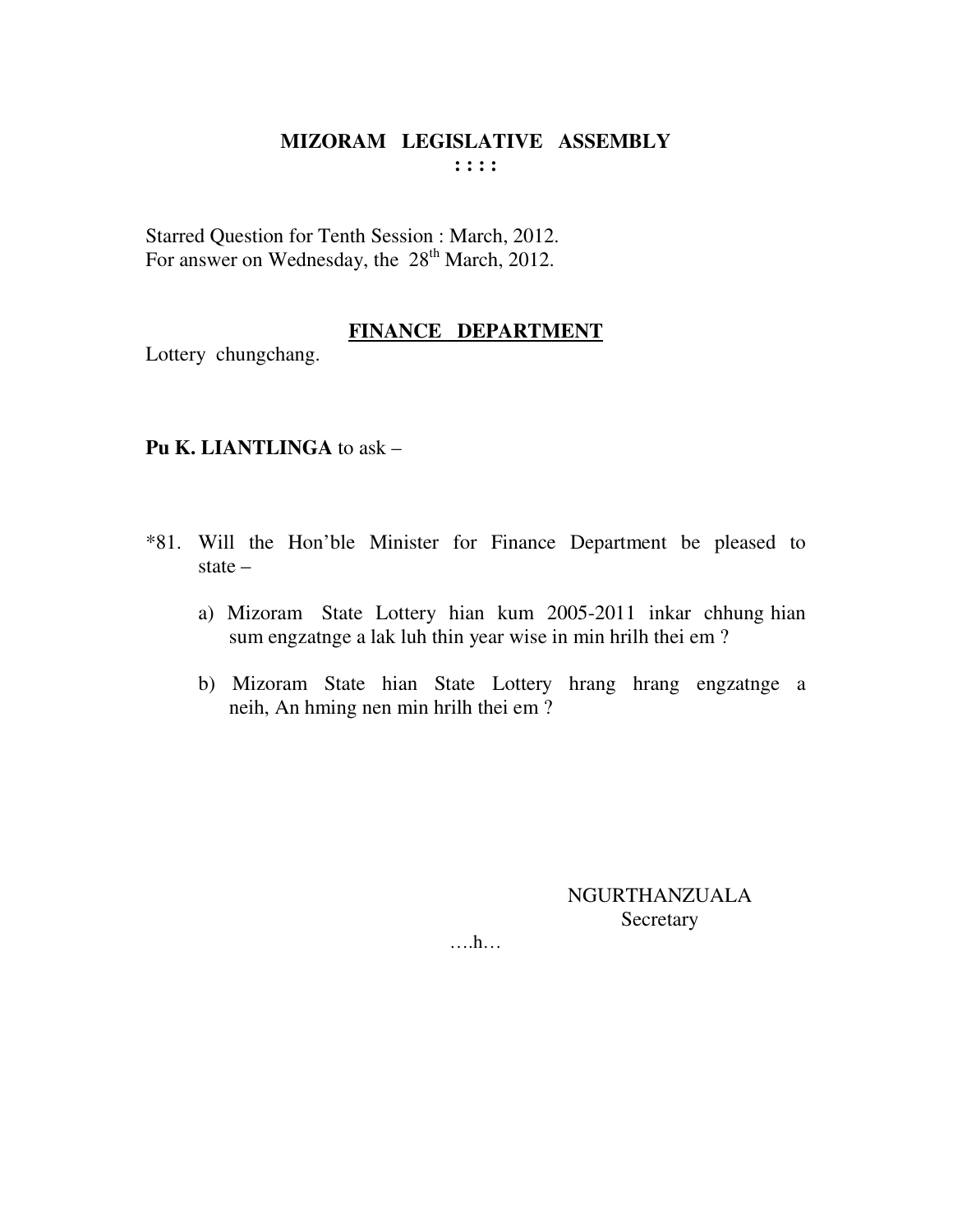Starred Question for Tenth Session : March, 2012 For answer on Wednesday, the 28<sup>th</sup> March, 2012

# **PARLIAMENTARY AFFAIRS DEPARTMENT**

Rules siam chungchanga harsatna awm theih leh theih loh chungchang.

# **Dr. R. LALTHANGLIANA** to ask –

\*82. Will the Hon'ble Minister for Parliamentary Affairs Department be pleased to state –

Mizoram Legislative Assembly-in House-a Bill a lo Passed tawh atanga concerned Department-in Rules a siamah harsatna a la awm zui thei em?

> NGURTHANZUALA **Secretary**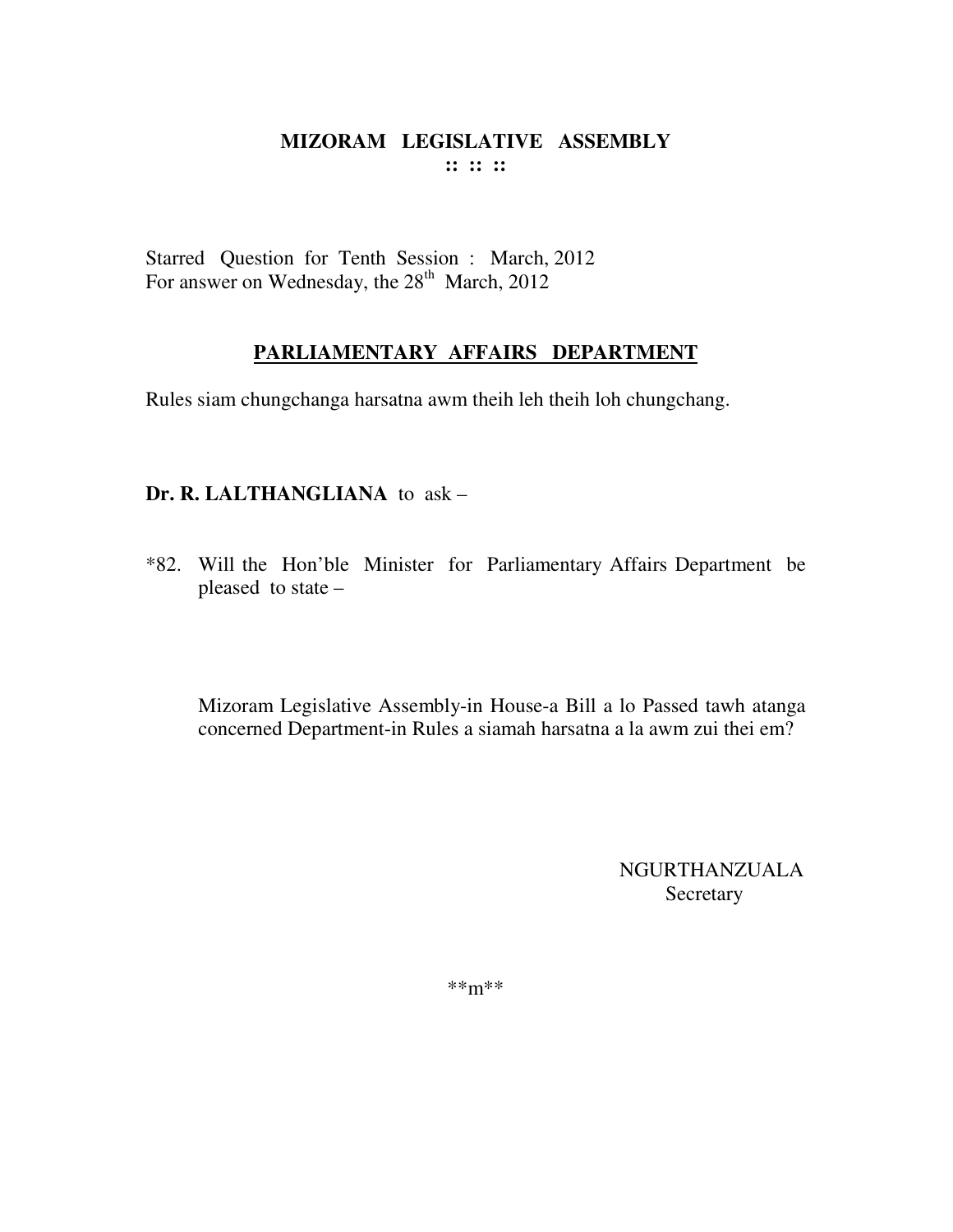Starred Question for Tenth Session : March, 2012 For answer on Wednesday, the  $28<sup>th</sup>$  March, 2012

### **PUBLIC HEALTH ENGINEERING DEPARTMENT**

Tongkolong khua tui harsatna chungchang.

### **Pu P.P. THAWLA** to ask –

- \*83. Will the Hon'ble Minister for Public Health Engineering Department be pleased to state –
	- (a) Tongkolong khua Tui harsatna hi Sorkarin engtinnge hma a laksak?
	- (b) Tui lam harsatna avanga hmun hniam zawk, Phura kawng lama insawn thlak an tum kha Sorkar emaw Supreme Court-in emaw a phalsak lo em ni?
	- (c) Pump System-in Tongkolong khua Tui harsatna hi tihsak theih a ni angem?

NGURTHANZUALA Secretary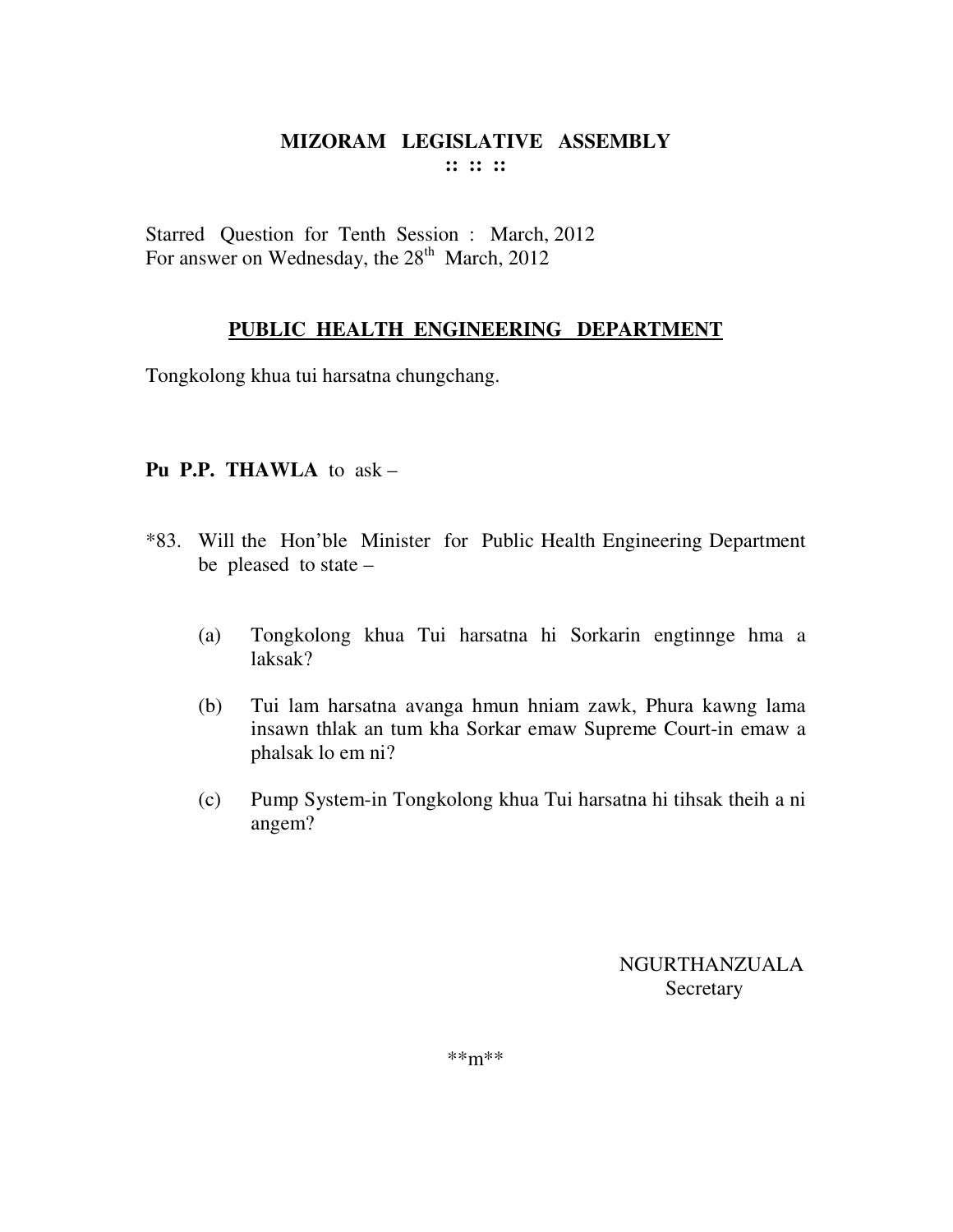Starred Question for Tenth Session : March, 2012 For answer on Wednesday, the  $28<sup>th</sup>$  March, 2012

### **SPORTS & YOUTH SERVICES DEPARTMENT**

Sports Department hmalakna chungchang.

### **Pu B. LALTHLENGLIANA** to ask –

\*84. Will the Hon'ble Minister for Sports & Youth Services Department be pleased to state –

1<sup>st</sup> January, 2009 – 29<sup>th</sup> February, 2012 Mizoram Sports Department-in Building/Playground leh Infrastructure-ah engnge siam a neih?

> NGURTHANZUALA Secretary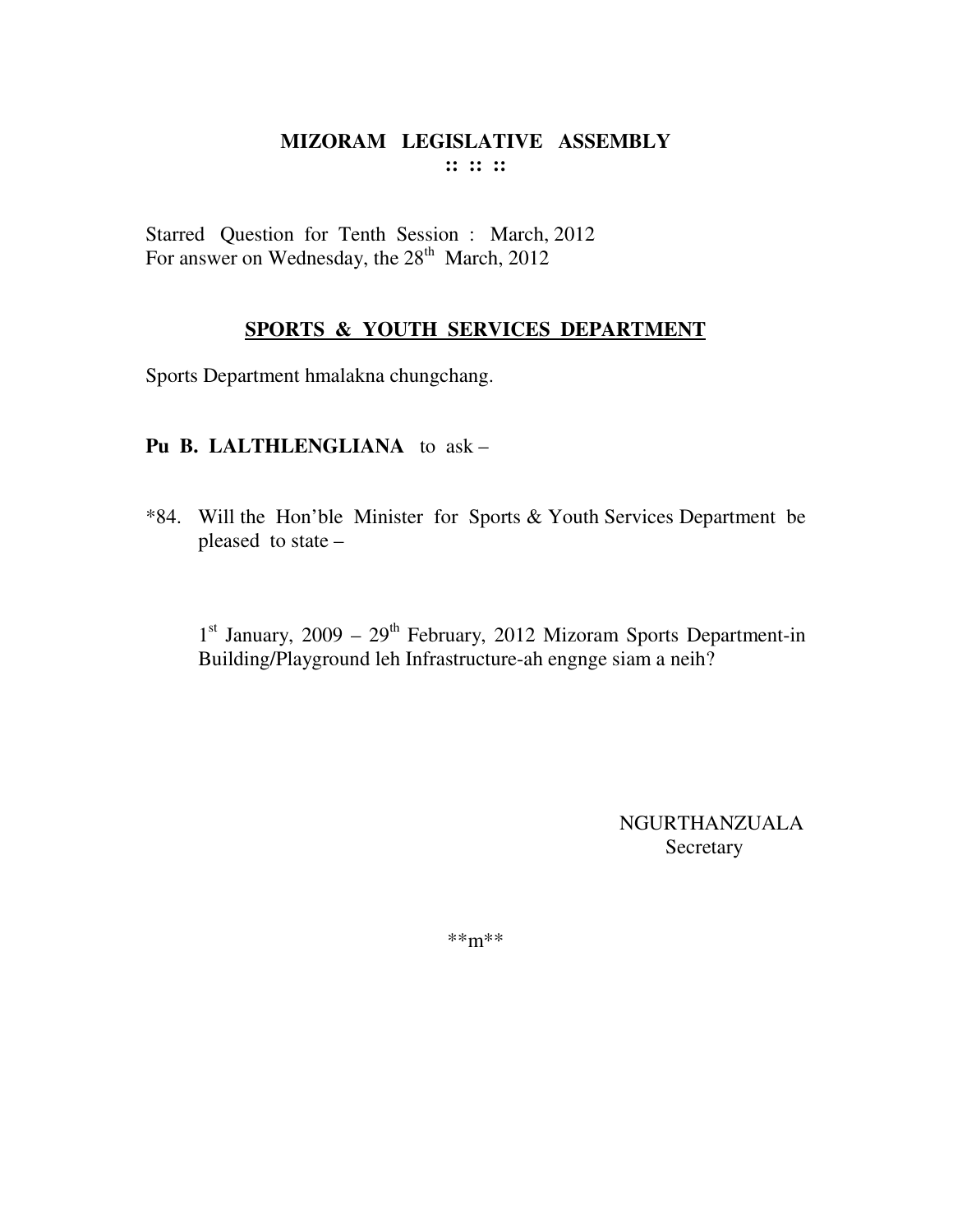Starred Question for Tenth Session : March, 2012 For answer on Wednesday, the  $28<sup>th</sup>$  March, 2012

## **FOOD, CIVIL SUPPLIES & CONSUMER AFFAIRS DEPARTMENT**

LPG, POL leh Buhfai chungchang.

**Pu K. LIANTLINGA**  $\bigcap$  to ask – **Pu R.L. PIANMAWIA**

- \*85. Will the Hon'ble Minister for Food, Civil Supplies & Consumer Affairs Department be pleased to state –
	- (a) Kan ramah Petroleum Products (LPG & POL) te hi hniang hnar zawka kan neih theih nan engtinnge State Sorkar hian hma a lak?
	- (b) Kan ramah vawiin ni thleng a LPG (Gas) kan harsatna chhan hi enge ni min hrilh fiah thei em?
	- (c) Gas leh Buhfai Quata-ah Mizoram tan hmasawnna thar ber eng nge?

NGURTHANZUALA Secretary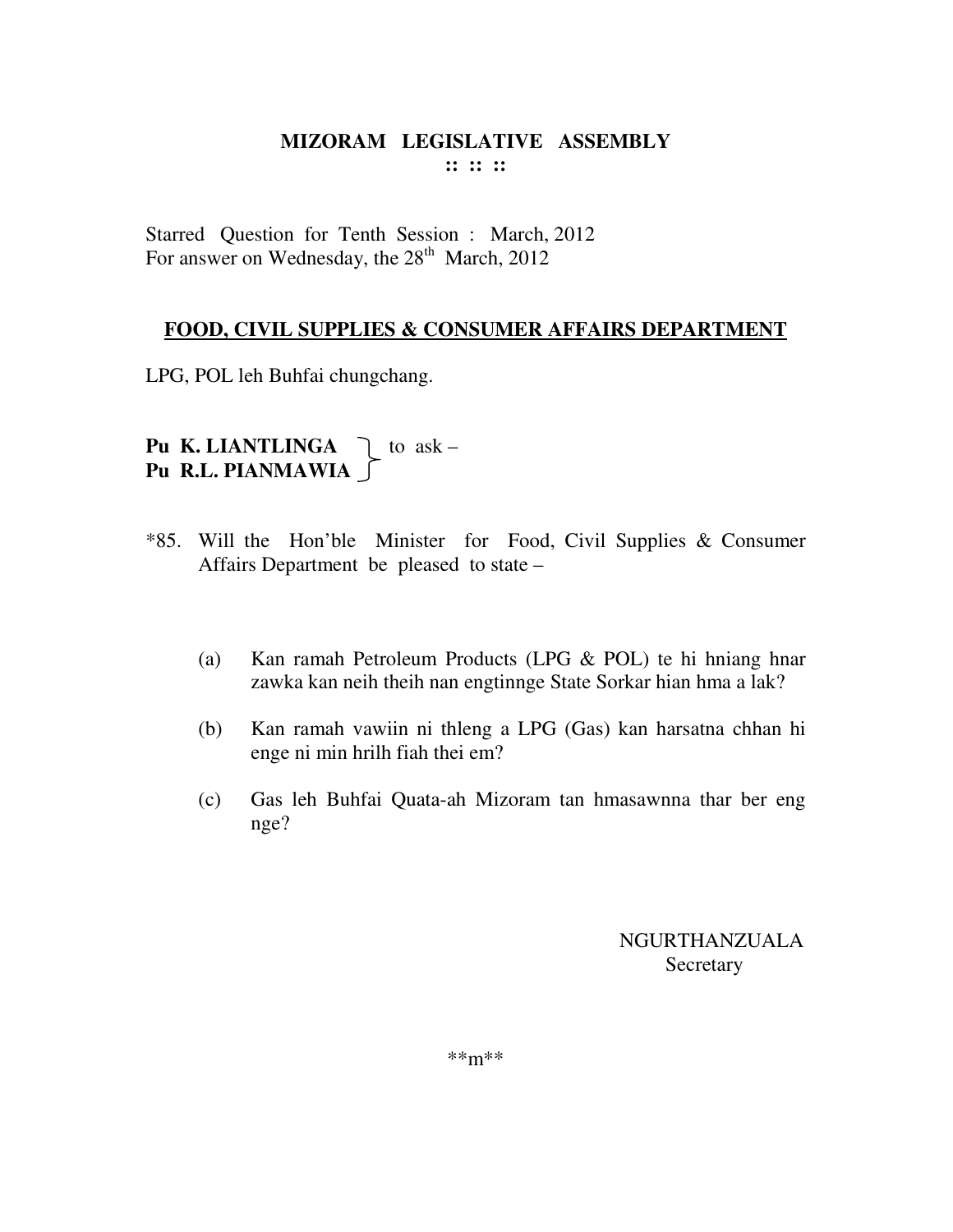Starred Question for Tenth Session : March, 2012. For answer on Wednesday, the 28<sup>th</sup> March, 2012.

### **INDUSTRIES DEPARTMENT**

POGEL hnuaia training chungchang

### **Pu LALDUHOMA** to ask –

- \*86. Will the Hon'ble Minister for Industries Department be pleased to state –
	- a) POGEL-te hnenah training nei turin Mizo student engzatnge tirh an nih, engtikahnge tirh an nih a, engtikahnge an zir zawh.
	- b) Heng zirlaite tana senso hi engzatnge ? Zirlaite senso hi rulh sak an ni tawh em ?
	- c) Zirlai zir zo tawhte hi placement pek an ni tawh em ?

NGURTHANZUALA **Secretary**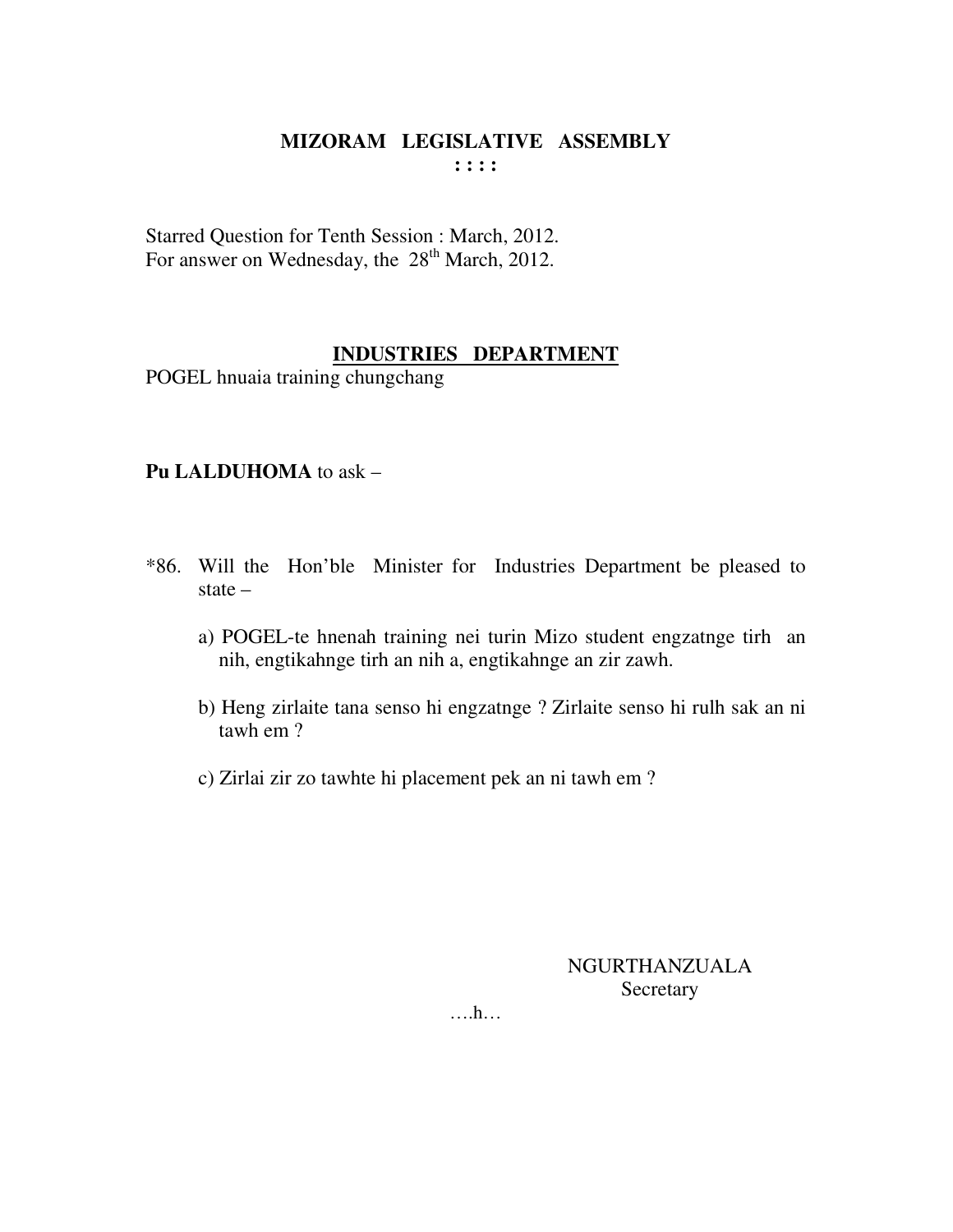Starred Question for Tenth Session : March, 2012. For answer on Wednesday, the 28<sup>th</sup> March, 2012.

# **PUBLIC WORKS DEPARTMENT**

Muallungthu to Khumtung road chungchang

**Pu K. LIANZUALA** to ask –

\*87. Will the Hon'ble Minister for Public Works Department be pleased to state –

Muallungthu to Khumtung Road hi engtikah nge hawn a nih theih ang?

 NGURTHANZUALA Secretary

...st…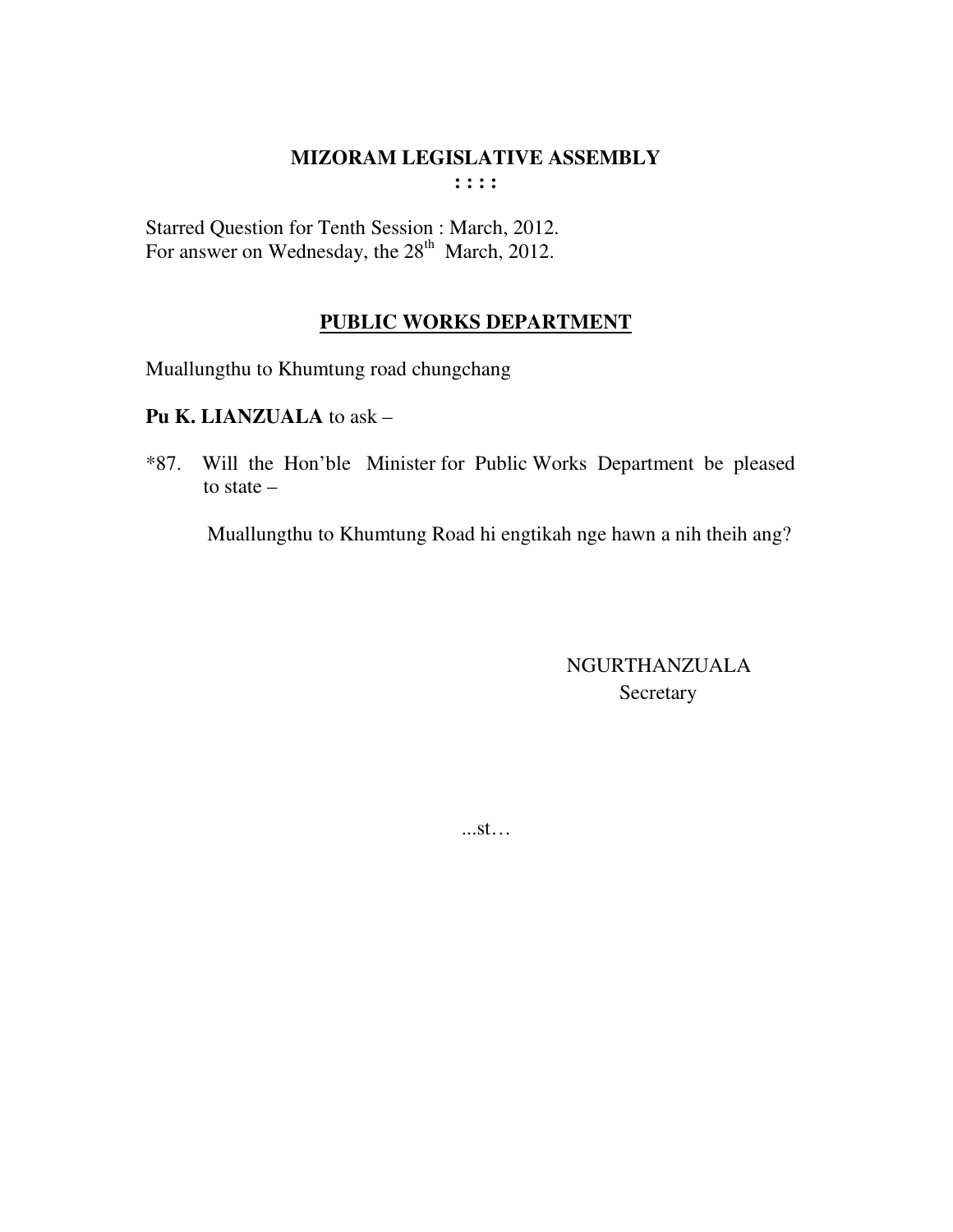Starred Question for Tenth Session : March, 2012. For answer on Wednesday, the  $28<sup>th</sup>$  March, 2012.

#### **HEALTH & FAMILY WELFARE DEPARTMENT**

Mizoram Health Care Society sum chungchang.

#### **Pu K. LIANTLINGA** to ask -

- \*88. Will the Hon'ble Minister for Health & Family Welfare Department be pleased to state –
	- (a) Mizoram Health Care Society sum  $\bar{\tau}$  10 crores (Rupees ten crores) Bajaj Alliance-a dah kha lak chhuah a ni tawh em ?
	- (b) Lak chhuah ni tawh se, engzatnge a pung (Interest) awm zat min hrilh thei em ?

NGURTHANZUALA Secretary.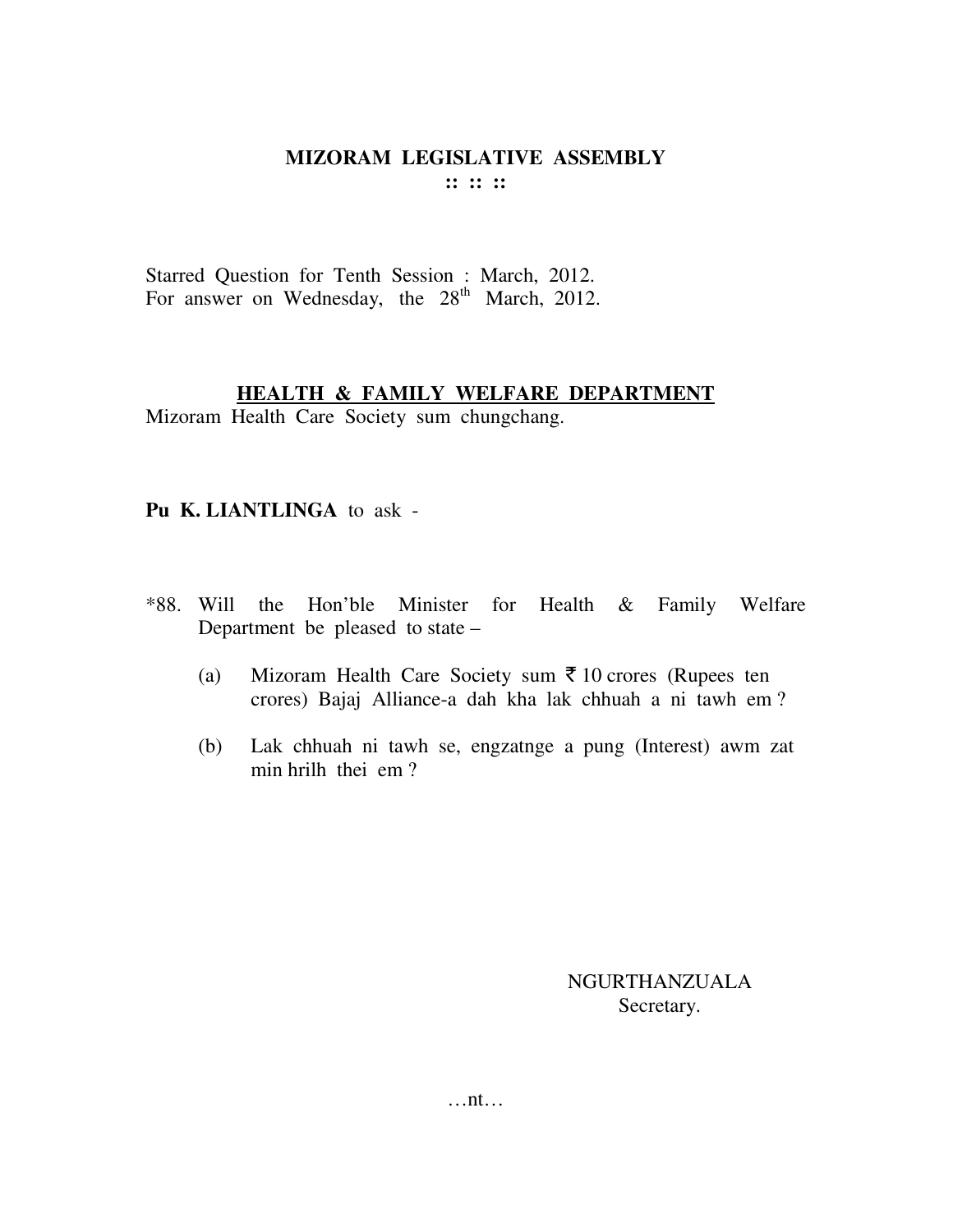#### MIZORAM LEGISLATIVE ASSEMBLY  $\mathbf{1}$ :  $\mathbf{1}$

Starred Question for Tenth Session : March, 2012. For answer on Wednesday, the 28<sup>th</sup> March, 2012.

HIGHER & TECHNICAL EDUCATION DEPARTMENT NIT (Mizoram) chungchang

## Pu T.T. ZOTHANSANGA to ask -

\*89. Will the Hon'ble Minister for Higher & Technical Education Department be pleased to state –

NIT (Mizoram) hi tu enkawl tur nge? An harsatna neih ang hi Mizoram sorkar chinfel tur a ni em ?

> NGURTHANZUALA Secretary

 $\dots$ h $\dots$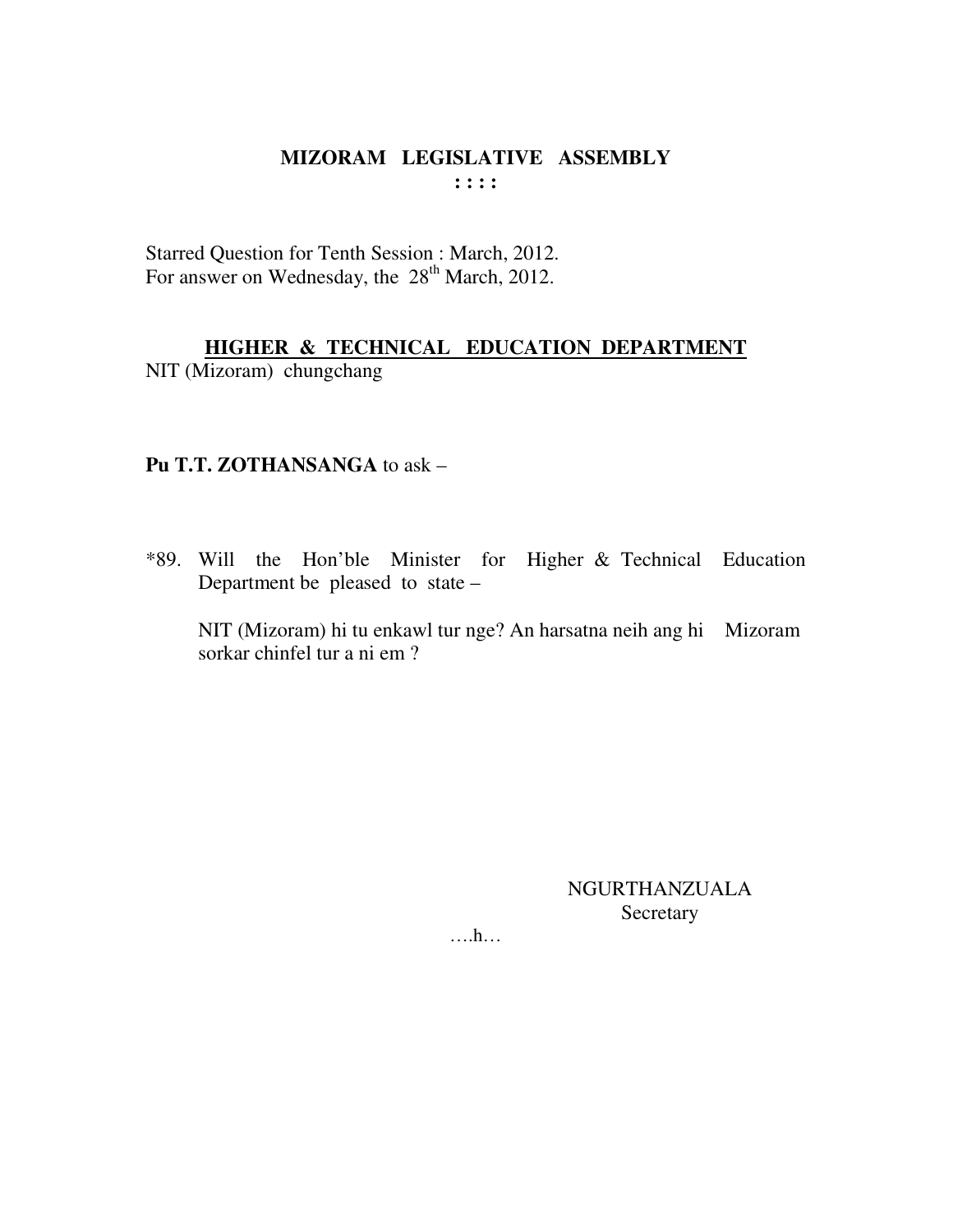Starred Question for Tenth Session : March, 2012. For answer on Wednesday, the 28<sup>th</sup> March, 2012.

# **AGRICULTURE DEPARTMENT**

NLUP hnuaia ranvulh thlangtute chungchang

## **Pu C. RAMHLUNA** to ask –

- \*90. Will the Hon'ble Minister for Agriculture Department be pleased to state –
	- a) NLUP hnuaia ran vulh thlangtute Ar/Vawk/Bawng hi an ranvulh tur hi Sorkarin a ngaihtuah sak tur nge anmahni in an in ngaihtuah tur ?
	- b) Sorkar pek tur an nih chuan engtikah nge pek an nih ang ?
	- c) Engzat theuh in nge ?

NGURTHANZUALA **Secretary**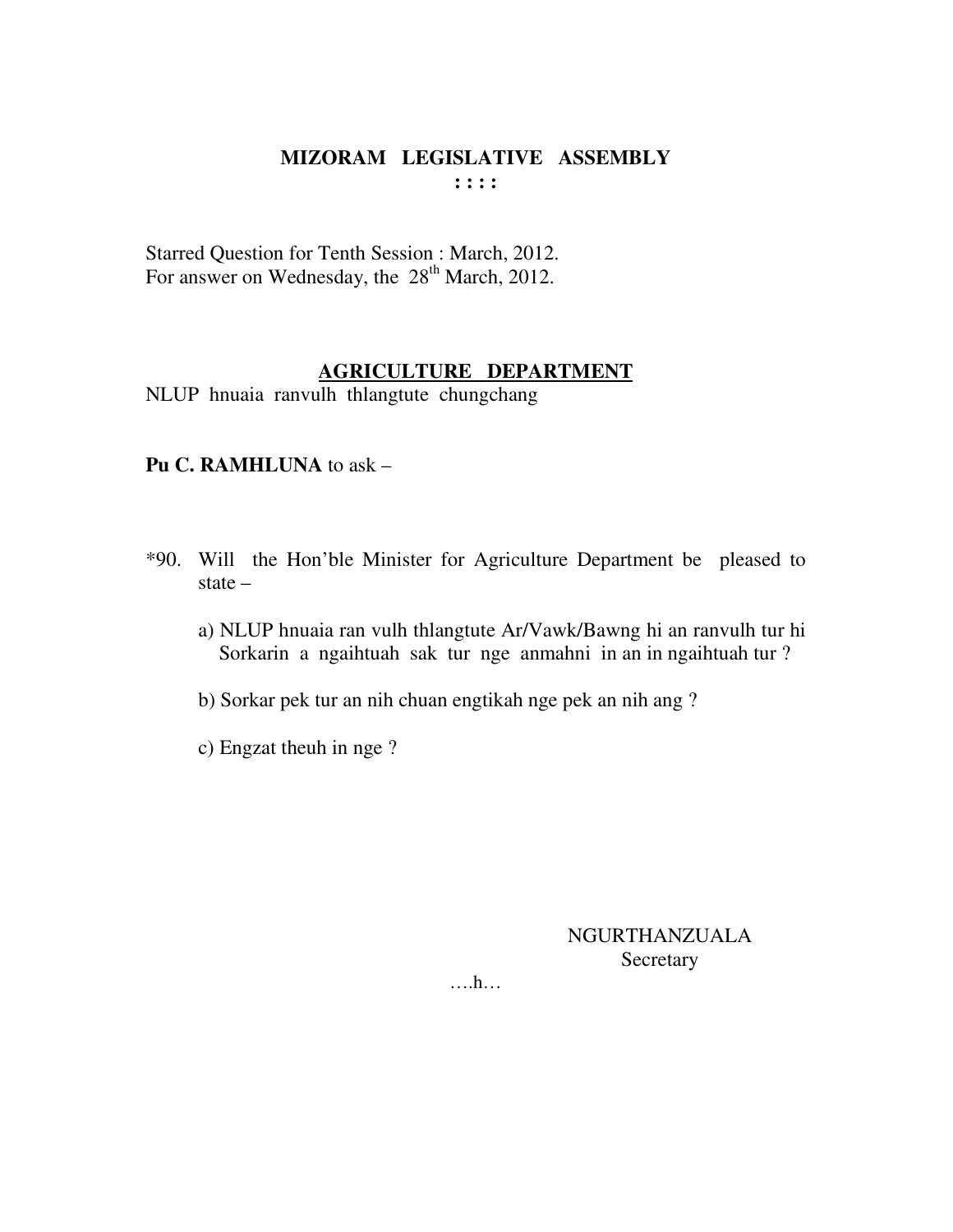Starred Question for Tenth Session : March, 2012. For answer on Wednesday, the  $28<sup>th</sup>$  March, 2012.

#### **FINANCE DEPARTMENT**

State Road Maintenance atana sum hmuh leh a hmanna chungchang.

### **Pu C. RAMHLUNA** to ask -

- \*91. Will the Hon'ble Minister for Finance Department be pleased to state –
	- (a) Kum 2010 2011 leh kum 2011 2012 chhungin Ministry of Finance, Govt. of India atangin Mizoram Finance Deptt.-in State Road Maintenance atan sum engzatnge a dawn ?
	- (b) Hemi kum 2 chhung hian Mizoram Finance Department-in PWD Mizoram hnenah sum engzatnge a pek chhuah ?
	- (c) Chumi sum pek chhuahte chuan khawiah nge hna an thawh ? An sum hman zat theuh nen ?

NGURTHANZUALA Secretary.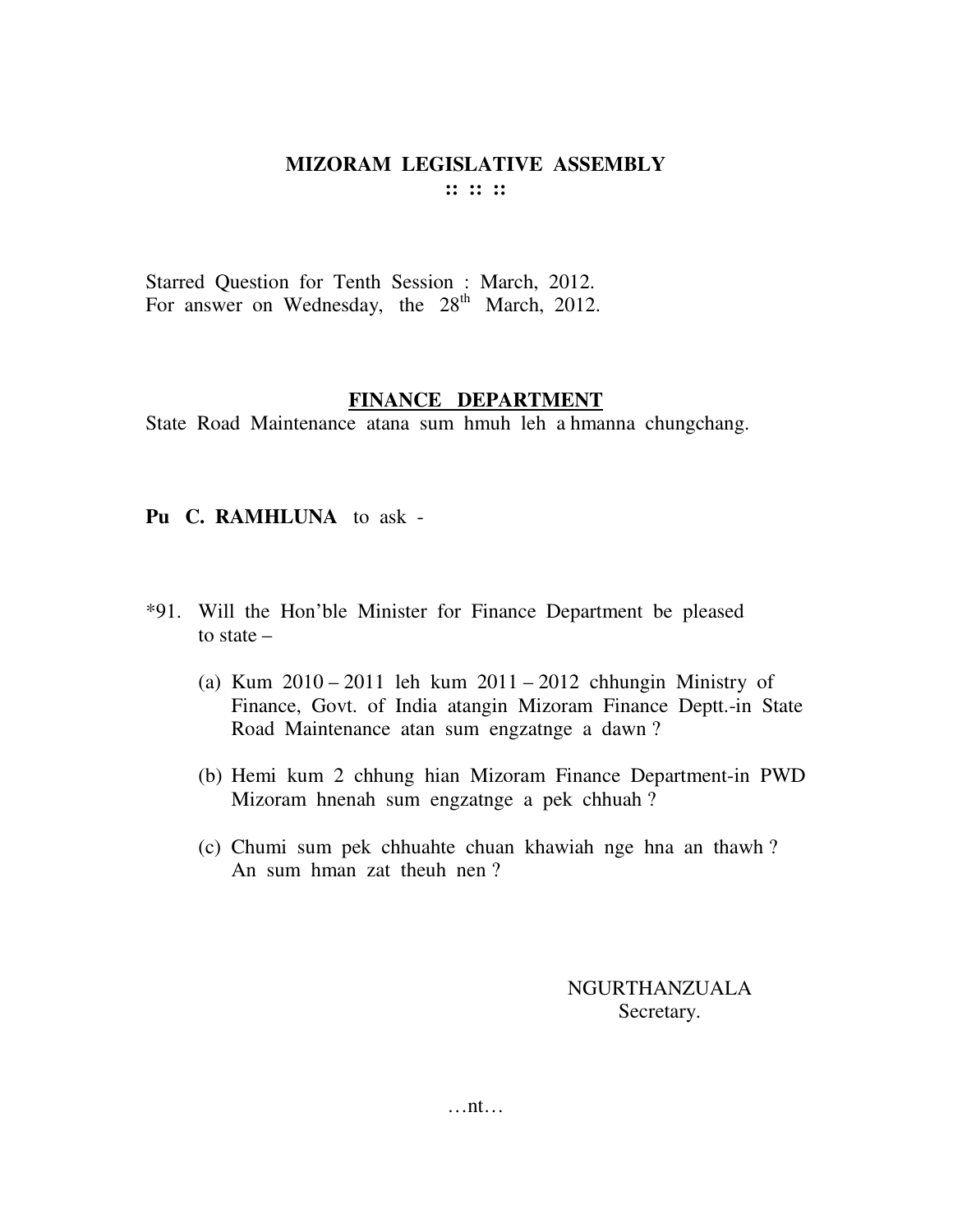Starred Question for Tenth Session : March, 2012. For answer on Wednesday, the  $28<sup>th</sup>$  March, 2012.

**HIGHER AND TECHNICAL EDUCATION DEPARTMENT** NIT leh IIT chungchang.

### **Pu LALDUHOMA** to ask -

- \*92. Will the Hon'ble Minister for Higher and Technical Education Department be pleased to state –
	- (a) NIT hi engtikah nge a awmna hmun turah dah a nih ang ?
	- (b) Indian Institute of Information Technology hi Mizoramah din tumna a awm em ?

NGURTHANZUALA Secretary.

…nt…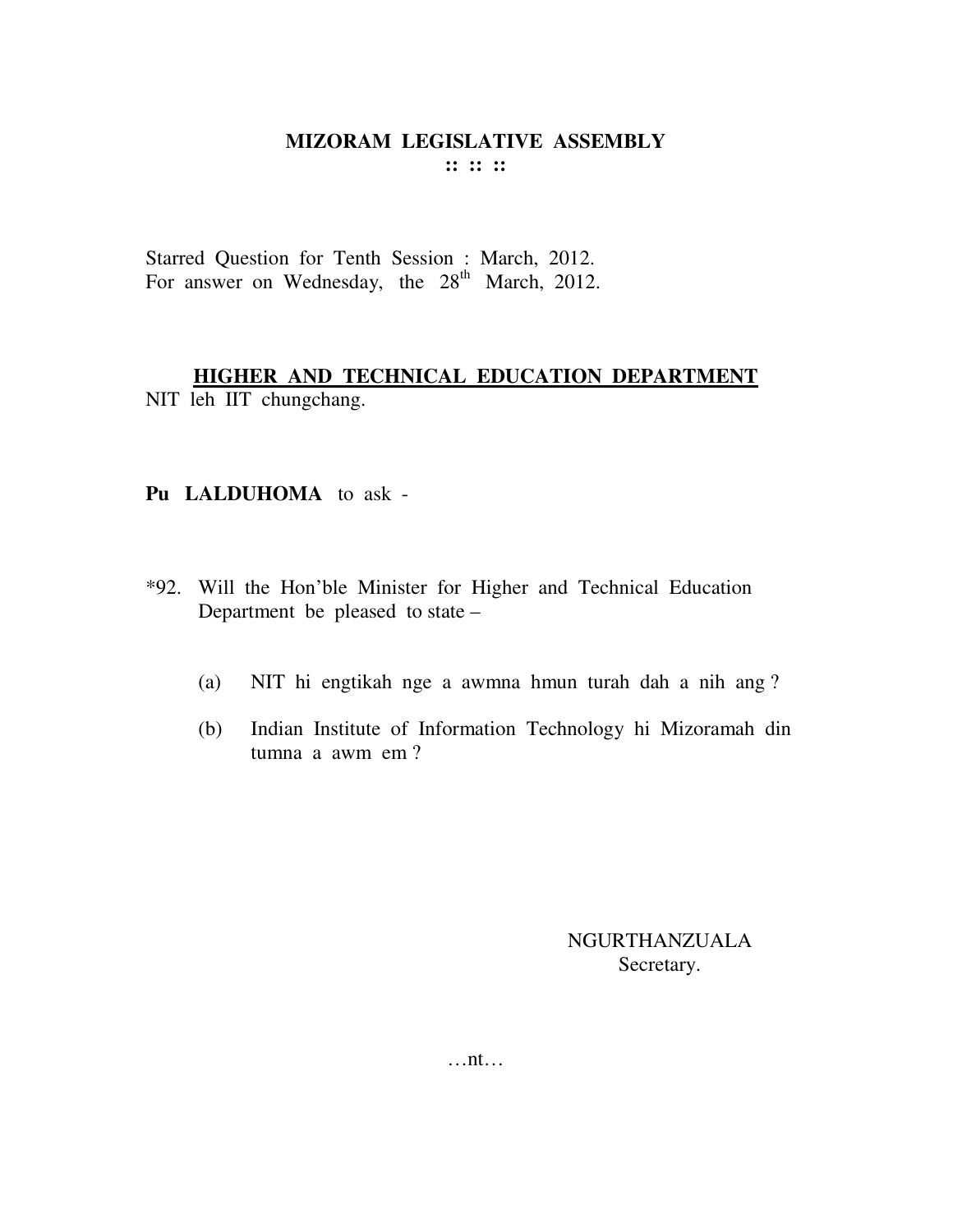#### **MIZORAM LEGISLATIVE ASSEMBLY**

**: : : :**  Starred Question for Tenth Session : March, 2012. For answer on Wednesday, the 28<sup>th</sup> March, 2012.

#### **POWER & ELECTRICITY DEPARTMENT**

Bualpui 'N' chungchang

#### **Pu HMINGDAILOVA KHIANGTE** to ask –

\*93. Will the Hon'ble Minister for Power & Electricity Department be pleased to state –

 RGGVY original work order-ah Bualpui 'N' khua hi telh hmaih palh a ni a sawi a ni a, telh ve theih a ni em? Telh ve theih ni se, engtikah nge?

> NGURTHANZUALA **Secretary**

...st…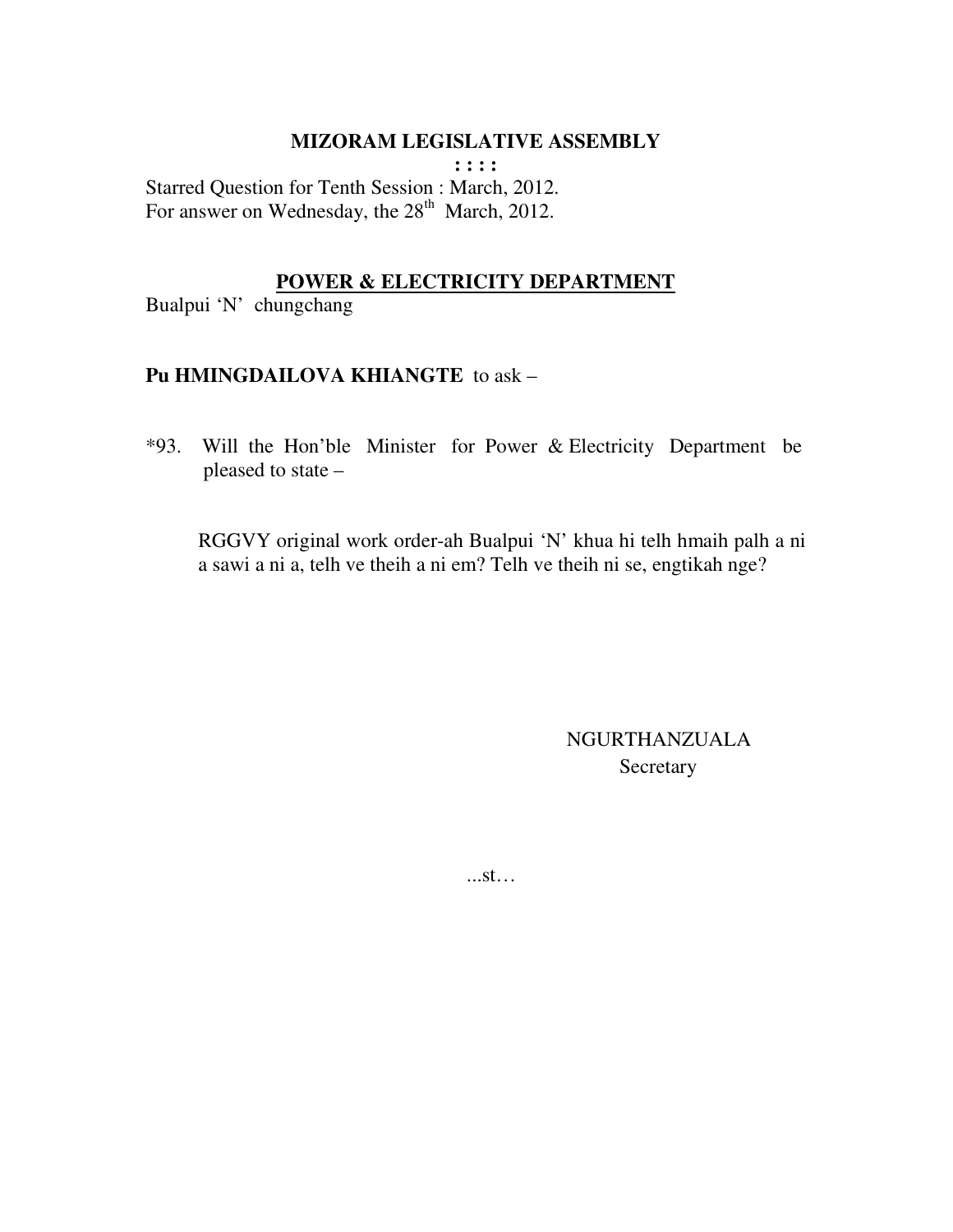Starred Question for Tenth Session : March, 2012 For answer on Wednesday, the 28<sup>th</sup> March, 2012

# **PUBLIC WORKS DEPARTMENT**

Quality Control Division chungchang.

## **Pu R.L. PIANMAWIA** to ask –

- \*94. Will the Hon'ble Minister for Public Works Department be pleased to state –
	- (a) P.W.D-ah Quality Control Division hian enge an thawh?
	- (b) An hmalakna report hian kawngro a su em?
	- (c) An report atanga thil thalo hmuhchhuah nise Bill pek tho tur em ni?

NGURTHANZUALA **Secretary**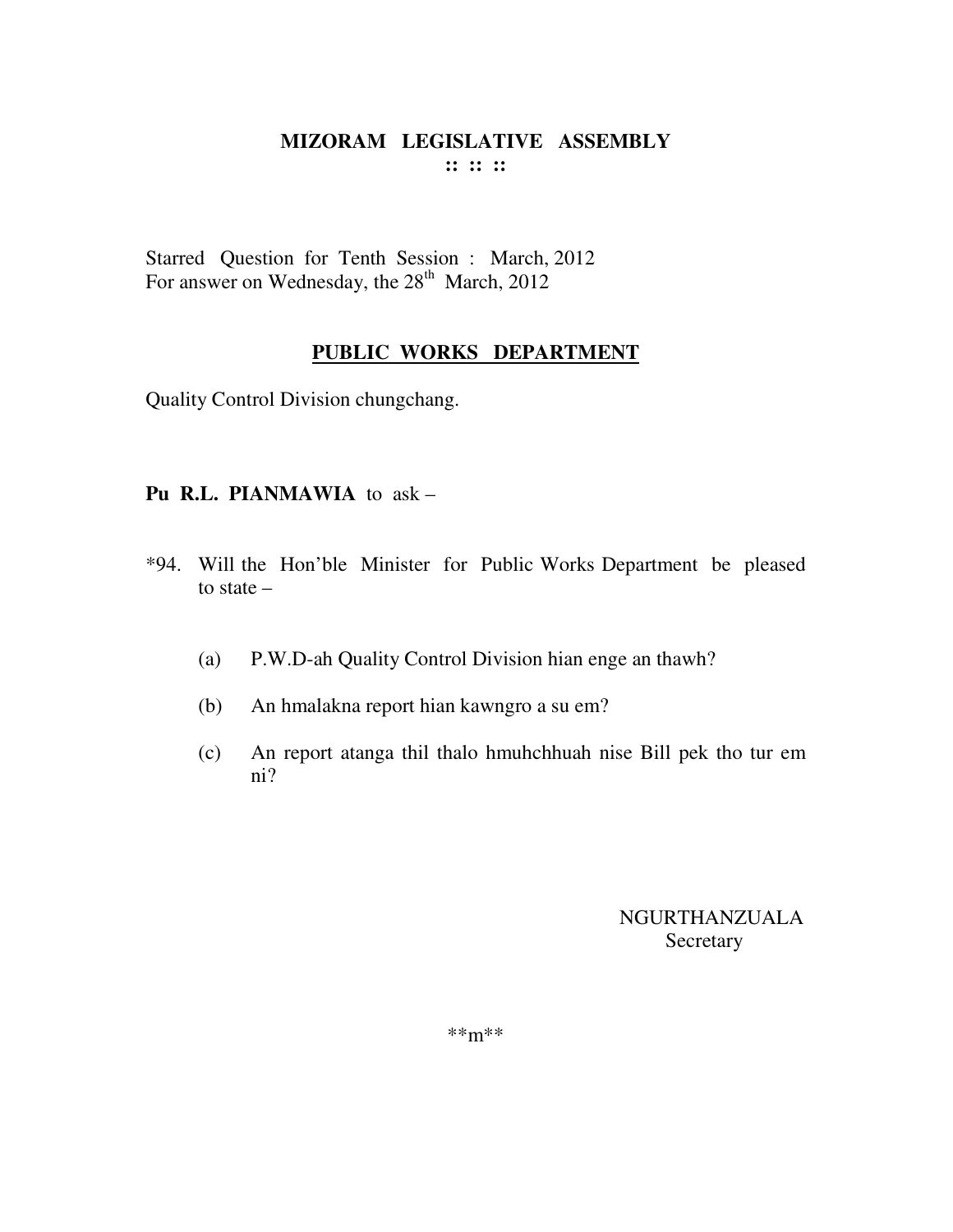Starred Question for Tenth Session : March, 2012. For answer on Wednesday, the 28<sup>th</sup> March, 2012.

### **AGRICULTURE DEPARTMENT**

NLUP beneficiaries chungchang

### **Pu LALTHANSANGA** to ask –

- \*95. Will the Hon'ble Minister for Agriculture Department be pleased to state
	- a) NLUP beneficiaries 1<sup>st</sup> phase ah hian engzatnge thlan tawh, an sum hmuh tur zat pek a ni tawh em ?
	- b) Engzat te nge pek an nih tawh ?
	- c) 2nd Phase beneficiaries tur hi thlan fel a ni tawh em ?

### NGURTHANZUALA **Secretary**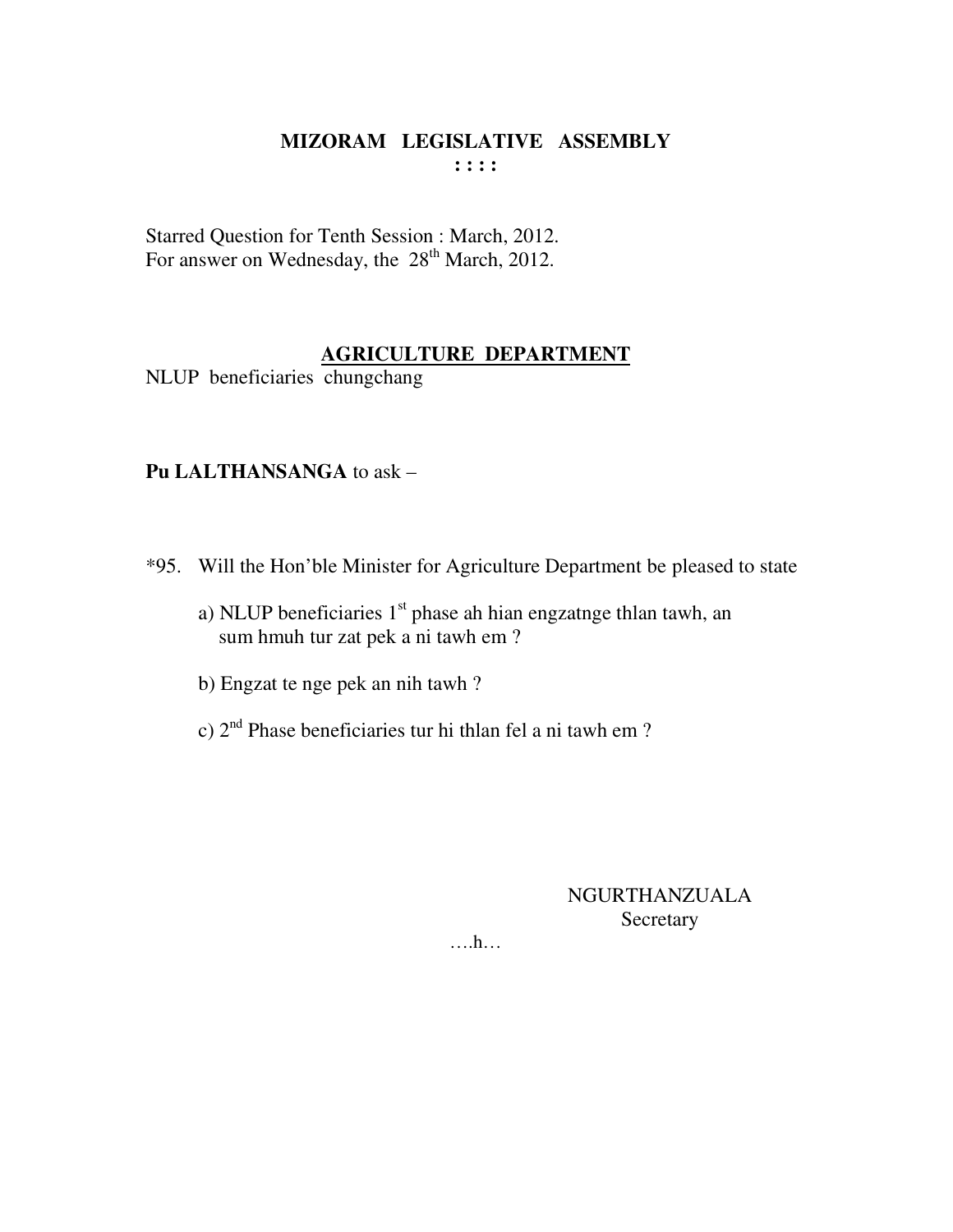Starred Question for Tenth Session : March, 2012. For answer on Wednesday, the 28<sup>th</sup> March, 2012.

### **SOCIAL WELFARE DEPARTMENT**

Central atanga sum hmuh chungchang

### **Pu LALTHANSANGA** to ask –

- \*96. Will the Hon'ble Minister for Social Welfare Department be pleased to state –
- (a) Mizoram State Plan Fund nilo, Central atangin 1 st January 2009 hnu lamah engzatnge sum lo kal tawh ?
	- (b) Eng atana hman turte nge ?

NGURTHANZUALA Secretary

..nt…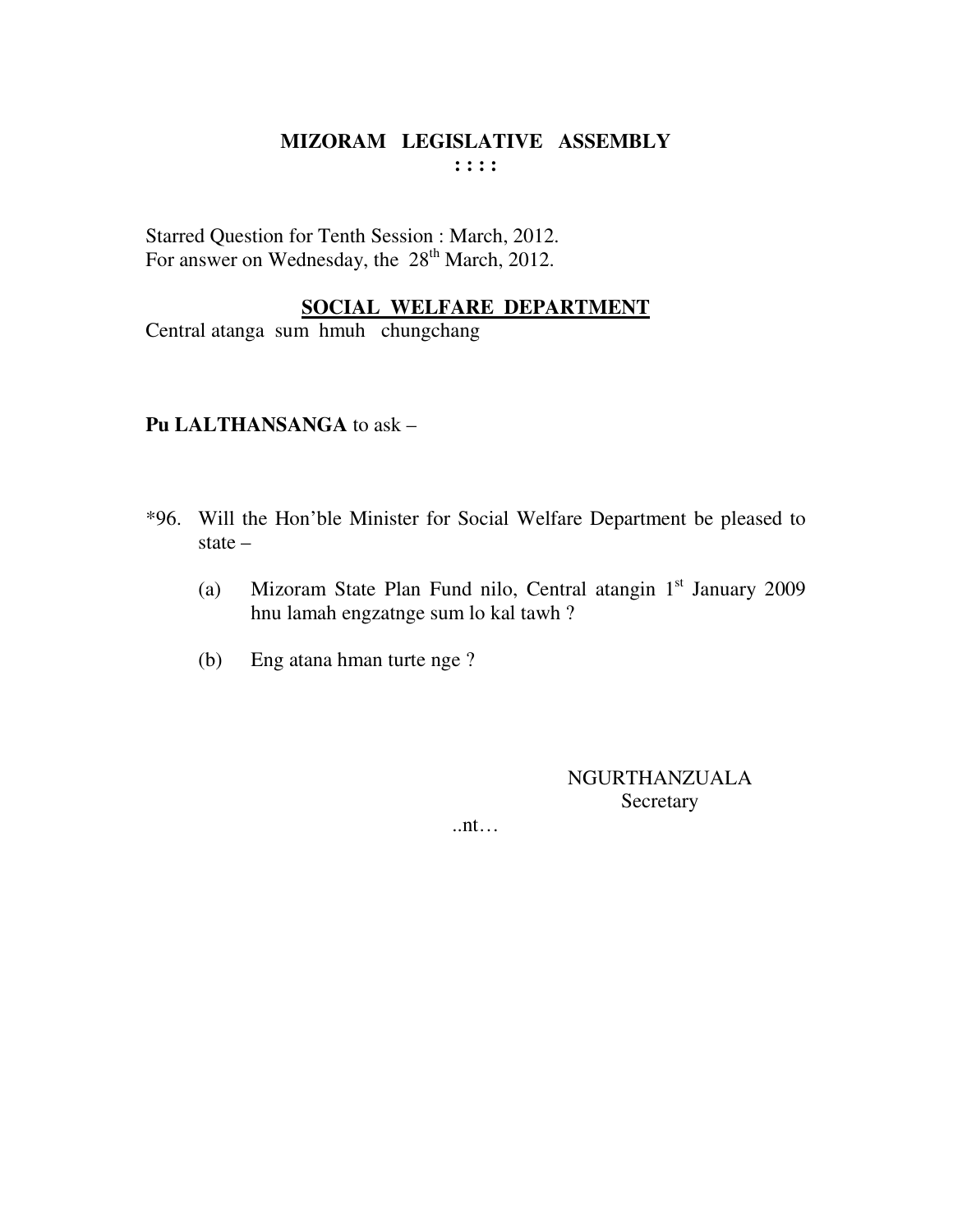### MIZORAM LEGISLATIVE ASSEMBLY  $\cdots$   $\cdots$   $\cdots$

Starred Question for Tenth Session : March, 2012 For answer on Wednesday, the 28<sup>th</sup> March, 2012

### **AGRICULTURE DEPARTMENT**

NLUP chungchang.

# Pu LALDUHOMA to ask -

\*97. Will the Hon'ble Minister for Agriculture Department be pleased to state  $-$ 

NLUP hnuaiah Motor engzatnge lei a nih a, engzatnge sem a nih?

**NGURTHANZUALA** Secretary

 $***m***$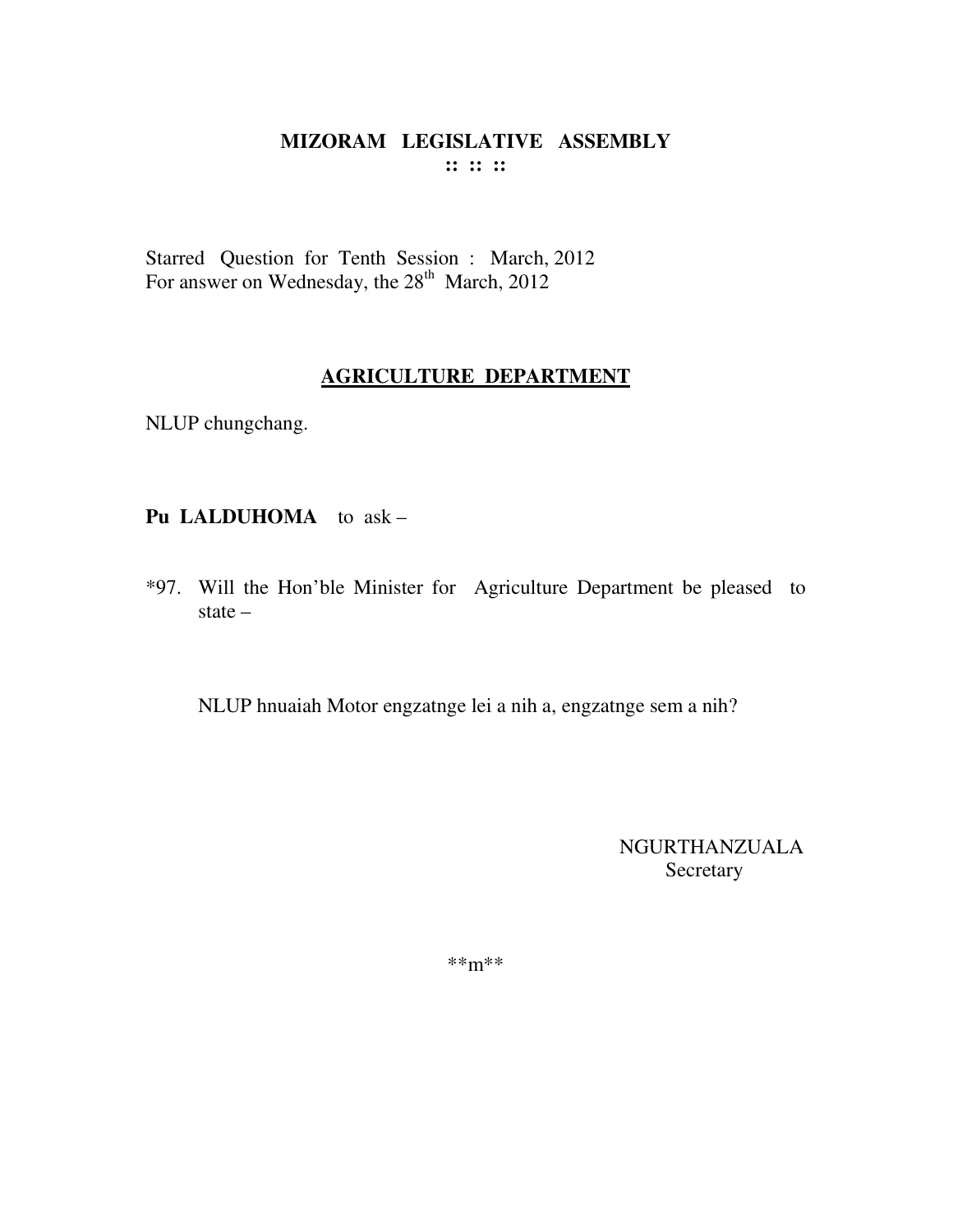Starred Question for Tenth Session : March, 2012. For answer on Wednesday, the 28<sup>th</sup> March, 2012.

### **POWER & ELECTICITY DEPARTMENT**

Electric chhit man rate chungchang

### **Pu LALTHANSANGA** to ask –

\*98. Will the Hon'ble Minister for Power & Electricity Department be pleased to state –

Tun kum 5 kalta chhungin Mizoram Sorkar hian

- a) Electric chhit man rate hi vawi engzatnge revised a nih tawh ?
- b) Tuna existing rate-ah hian per unit-ah engzatnge kan chawi a, connected load a kan chawi dan min hrilh thei em ?

NGURTHANZUALA **Secretary**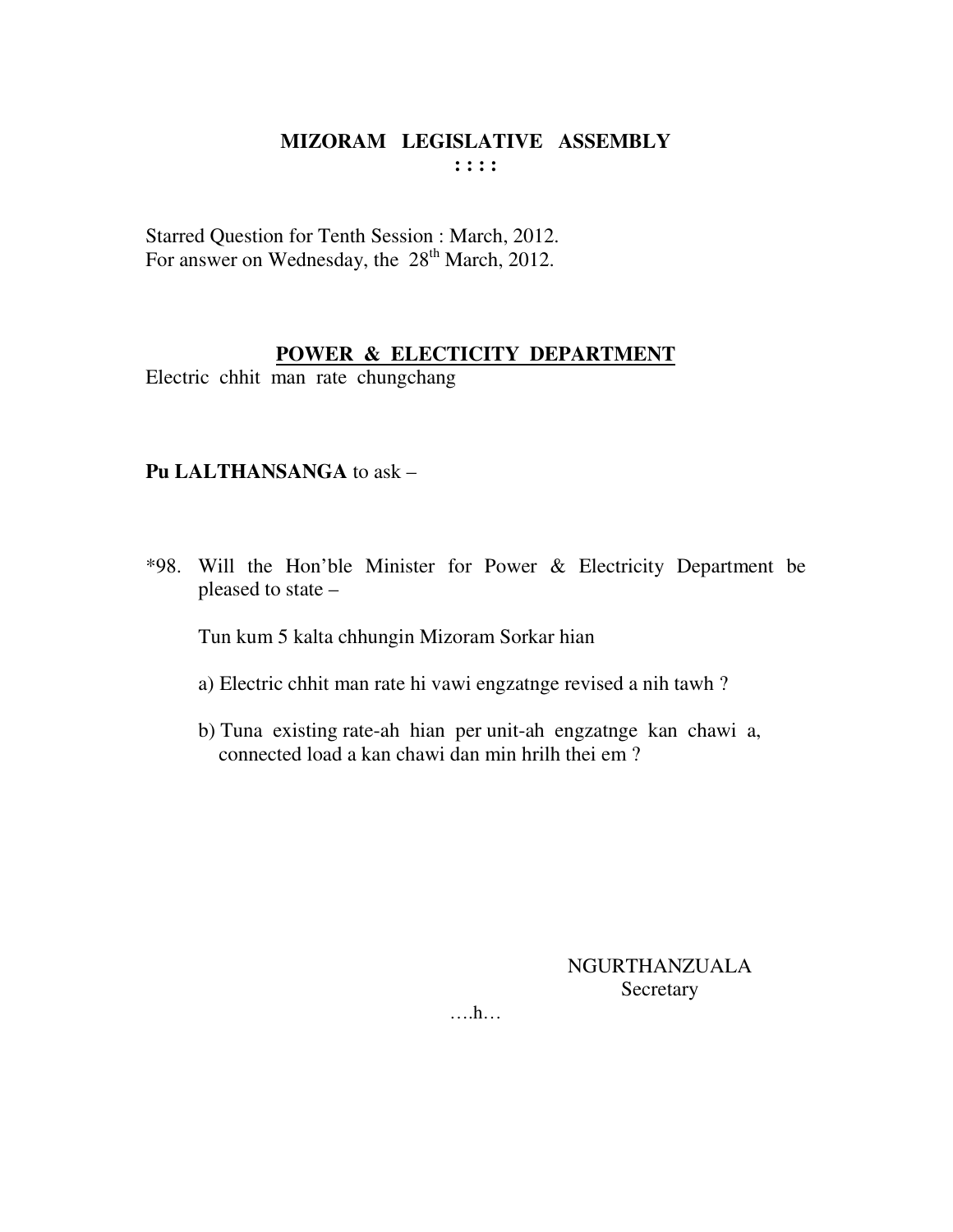Starred Question for Tenth Session : March, 2012 For answer on Wednesday, the 28<sup>th</sup> March, 2012

# **PUBLIC WORKS DEPARTMENT**

NH 54 chungchang.

## **Pu P.P. THAWLA** to ask –

- \*99. Will the Hon'ble Minister for Public Works Department be pleased to state –
	- (a) National Highway 54 Tuipang thleng tur hi engtianga hma lak mek nge a nih?
	- (b) He National Highway 54 hi double lane thawh a nih hma hian a kawng (surface) chei that tumna a awm em?

NGURTHANZUALA **Secretary**